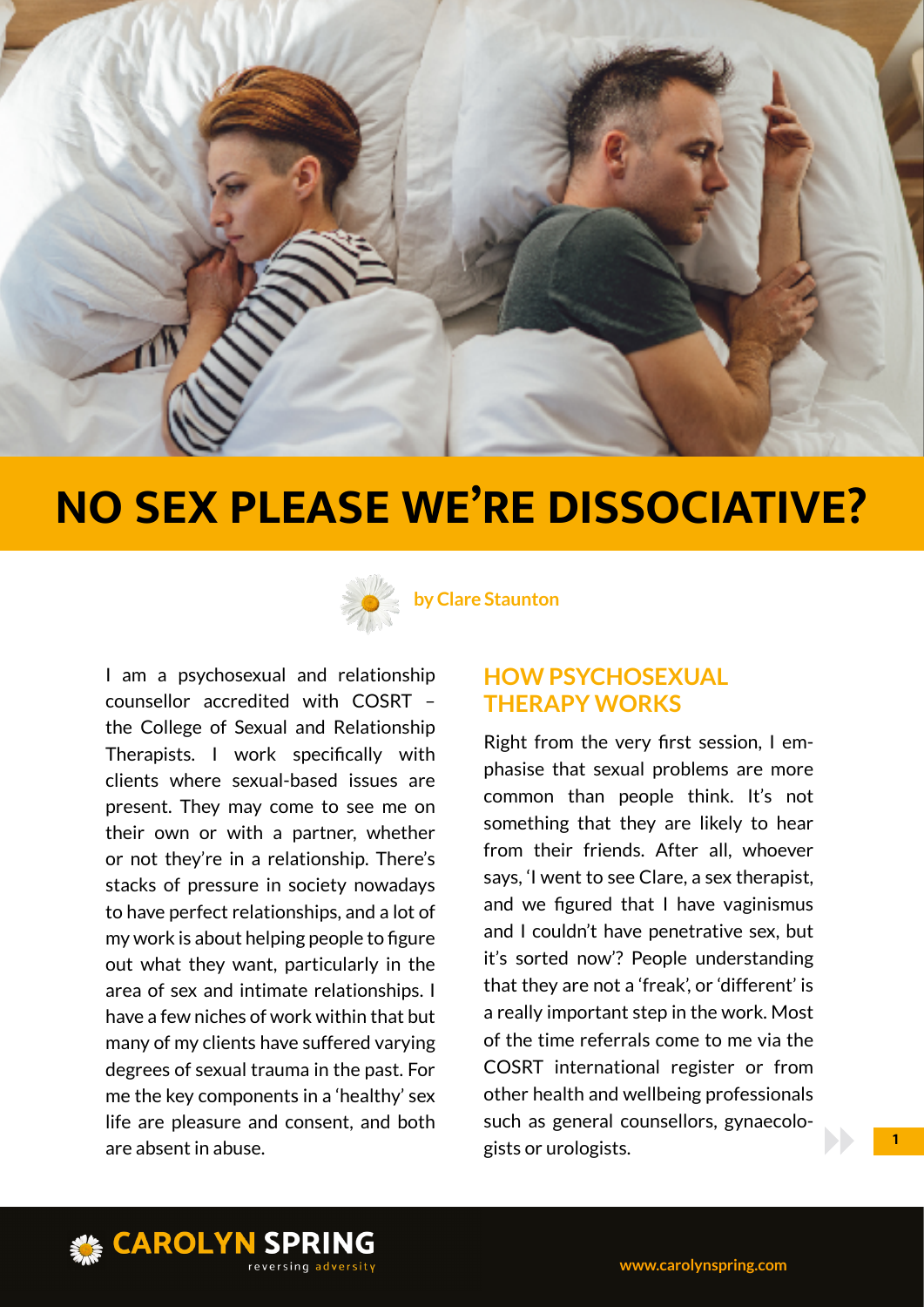

## **by Clare Staunton**

My role as a psychosexual therapist is to help a client understand what 'language' their body or their behaviours are speaking. Once people understand their triggers and behaviours, they are more likely to allow a change, if that's what they want. For others, it may be an acceptance of their sexuality, in whatever form: from asexuality through to having sexual experiences daily, an interest in kink, or accepting their sexual orientation is more fluid or non-binary.

#### **SEXUAL ABUSE**

Sexual abuse impacts people's sexuality in a number of ways. Physically, it can impact desire (sometimes called libido) – either increasing it or decreasing it. There may be difficulties with arousal; a lack of lubrication, a lack of erections or maintaining erections, inability to orgasm, dyspareunia (painful sex), problems with ejaculation. One thing that is very common is vaginismus in women or analismus in either women or men. Although this is experienced physically – the muscles clamp down and stop the other person entering – it is an anxiety-based condition. In many cases it is a protective mechanism in terms of the trauma response of fight/ flight/freeze, and specifically the freeze mechanism being activated.

Then there are emotional and psychological impacts: an aversion to sex, avoidance, over-attachment, difficulties with intimacy, spacing out and

dissociating, inability to trust. Feelings or emotions often make perfect sense in the light of someone's prior trauma history. There can be a blockage anywhere in the sexual arousal circuit. It stops you from being fully present, or shortens or avoids that sexual experience. Clients may often respond that the language their body is speaking is 'No', 'Get off me', 'I'm scared', 'I don't want to do this', 'I'm not safe'.

Shame and guilt are both really core emotional impacts. People who have experienced sexual trauma can feel enormous shame if there was even the tiniest flicker of physical enjoyment during the abuse. For a female this might have manifested in terms of becoming lubricated; for a man it might involve an erection or ejaculation. I explain to my clients that their arousal was a trauma response too.

We're mostly all familiar with fight/ flight/freeze, but there are two other 'F' responses to trauma too, which Carolyn Spring talks about here. They are 'friend' and 'flop'. And becoming lubricated might well have been a 'friend' response. It's the body saying, 'I am under severe threat, so the best way for me to survive here might be to be lubricated. That way it will hurt less, and it will get us through this ordeal more quickly.' I can't tell you the number of times I've seen the shame lifting from someone's body when I explain that to them – it comes as such a

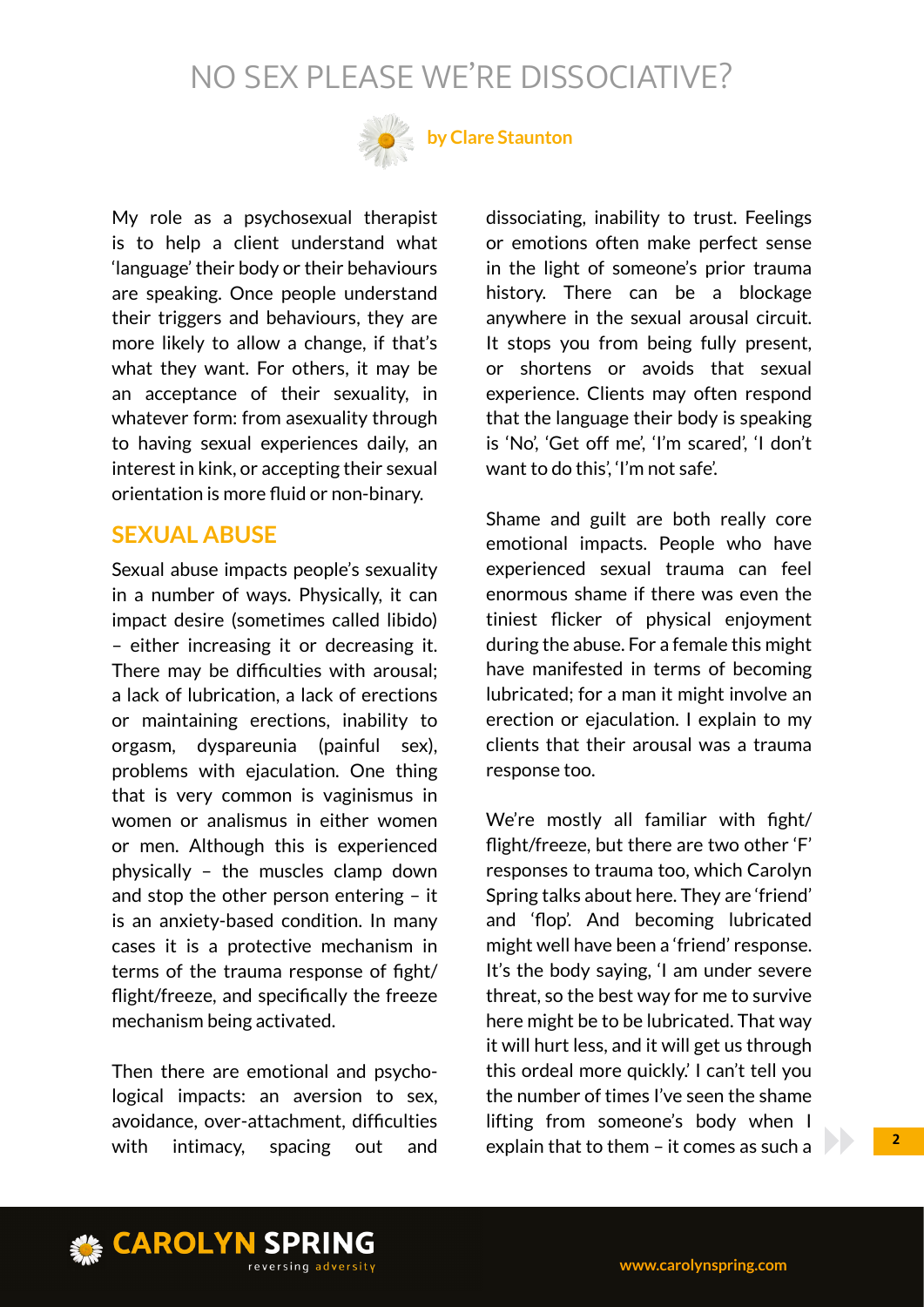

## **by Clare Staunton**

relief. If someone touches your genitals, even if you don't want them to, you can feel and experience arousal. It is an automatic body response, not a matter of choice.

People tend to think that if it wasn't consensual then they shouldn't have been aroused, so it evokes a lot of shame in terms of sex and how people feel about themselves. From my experience survivors have low self-esteem: they use really negative words when referring to themselves and they don't value themselves. That can result in them putting themselves at risk sexually, because they don't believe that they are worth protecting. They see the body not as a temple but more of a vessel, and a contaminated one at that. It's really important to help address those core beliefs because it's do.

### **GUILT AND THE PANG OF SELF-BLAME**

Guilt is also a major factor. The vast majority of abuse survivors knew their perpetrators, so they think, 'What did I do to encourage it?' The reality is 'nothing at all'. For some, the resounding memory is, 'I quite liked the attention – I went along with it.' That can affect the whole way that they view sex as an adult: as a wrong thing, something that makes them feel bad about themselves. It's not surprising therefore that they can find it hard to connect sex with pleasure. The survivor's upbringing and family culture also plays a massive part in how they deal with and view their abuse, and sexual relationships later in life. If they have received very negative messages about sex, or sex has been a taboo, then that makes an enormous difference in whether they felt there was anyone they could tell or talk to about what was happening.

One way clients may (consciously or not) opt to turn the negative experience into a positive one is through sexual fantasy, or possible replay in actual sex play. Brett Kahr undertook a survey about people's sexual fantasies in his book *Sex and the Psyche*. All but one of the responses from their findings could be linked back to a traumatic incident. Some of these included replaying a sexually abusive experience. Clients report something similar – that it's a positive way of 'befriending' the memory and making it 'better.' Or indeed of being in control of the experience this time around if role-played in real life – possibly in consensual sexual behaviour such as 'ageplay'.

As a practitioner, I need to be respectful of the client's positive experience, and not pathologise this as 'bad' sexual behaviour, even if it doesn't mirror my own sexual interest. I also need to undertake training in the world of kink, and be aware of risk assessment factors. DK Green gave an excellent presentation on this topic at the 2015 Pink Therapy

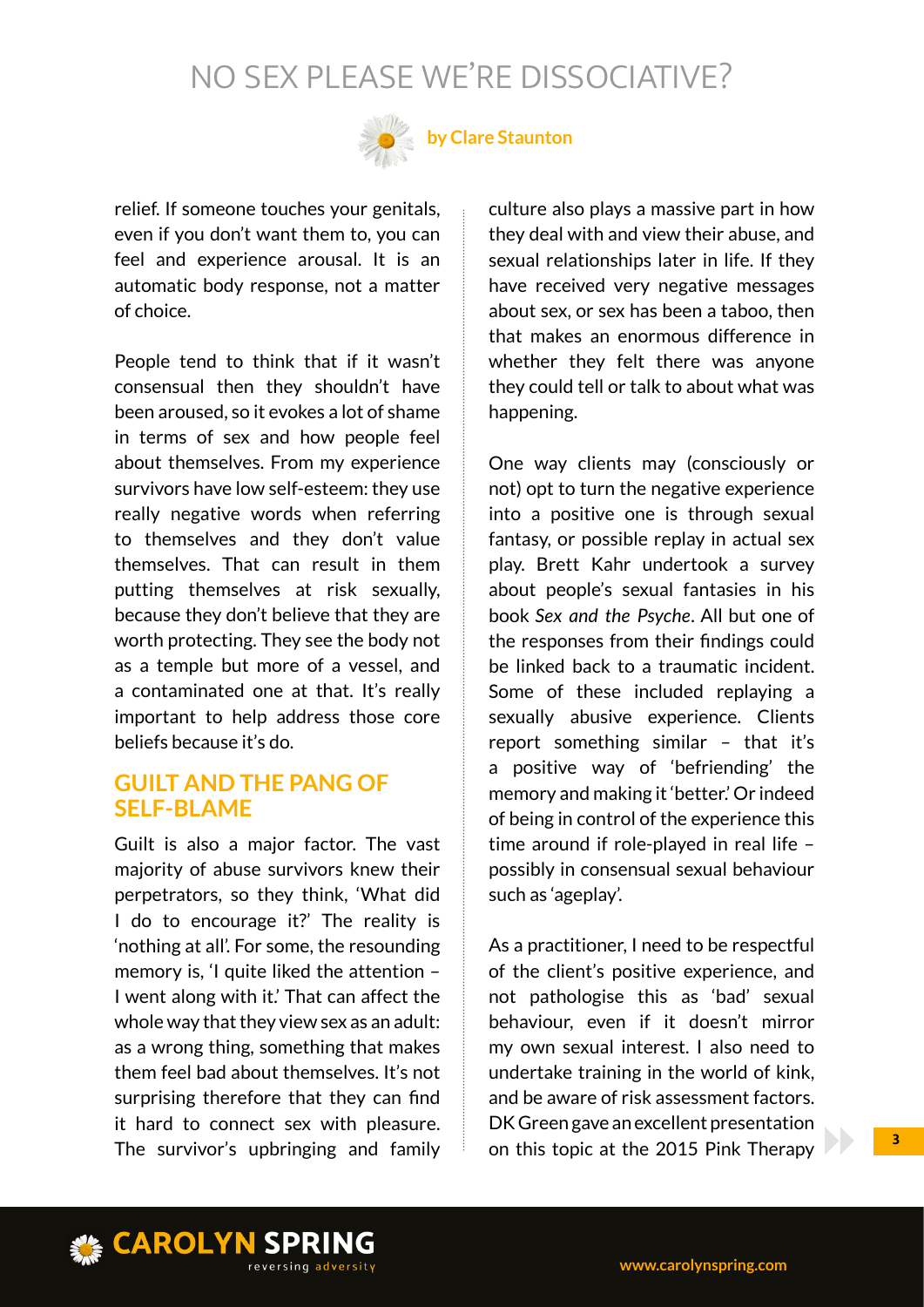

## **by Clare Staunton**

Conference, *Beyond the Rainbow.* In the simplest form, we have to ask, 'Is the client safe, sane and consensual?'

Many survivors find it difficult to remain present during sex. Instead they dissociate, switching off or zoning out a bit. What I'm encouraging clients to do is to have more mindful sexual activity. One thing I might try to address with clients is helping them to be able to 'just notice', to be in the here-and-now and to focus and be mindful in the present. In a recent Kundalini yoga session with Carolyn Cowen I heard her using a great analogy that our 'monkey brain' is bouncing around between the traumas stored in the old limbic brain (the past) and predicting what might be happening in the future. It creates a really busy, frenetic mind.

So what you're trying to learn through the work is a way of sitting on the monkey's tail to simply experience what's going on in the here and now: not responding from the past or from the future in the moment of intimacy, but just focusing on the present: 'What am I feeling, right here, right now? Do I like being touched there? Do I prefer it with a hand, a tongue or something else, such as leather?'

#### **SEX THERAPY**

Sex therapy is completely tailored to each client. Length of work, reading suggestions, homework exercises,

visualisation, whether or not to use art therapy or more cognitive work: it all varies from person to person and whether they've done previous generic work that has been useful. I base my work largely around what will be familiar to trauma therapists, a three phase approach. Firstly, there is safety and stabilisation; then remembering and grieving – working through the traumatic material whilst staying grounded; and then the final stage of integration. This is explained in the very helpful book *A women's guide to overcoming sexual fear and pain* by Agronin and Goodwin. Their module on working in this field is a great starting resource for client and counsellor alike. I'm adapting from it and integrating from other trainings and experiences when I go through the three stages below.

The focus in phase I is of building a foundation and establishing firm boundaries. I found Carolyn Spring's *Boundaries* article (2014) really helpful in this regard where she uses the metaphor of our life being like a garden, and needing to understand our boundaries of what is inside our garden and outside it. I often use that with clients, along with Carolyn's trauma traffic lights explanation. Clients really love that analogy and I use it to help them identify their triggers, to know in their body when they are being triggered – they can say, 'I'm going into amber now' and implicitly understand that we need to get them

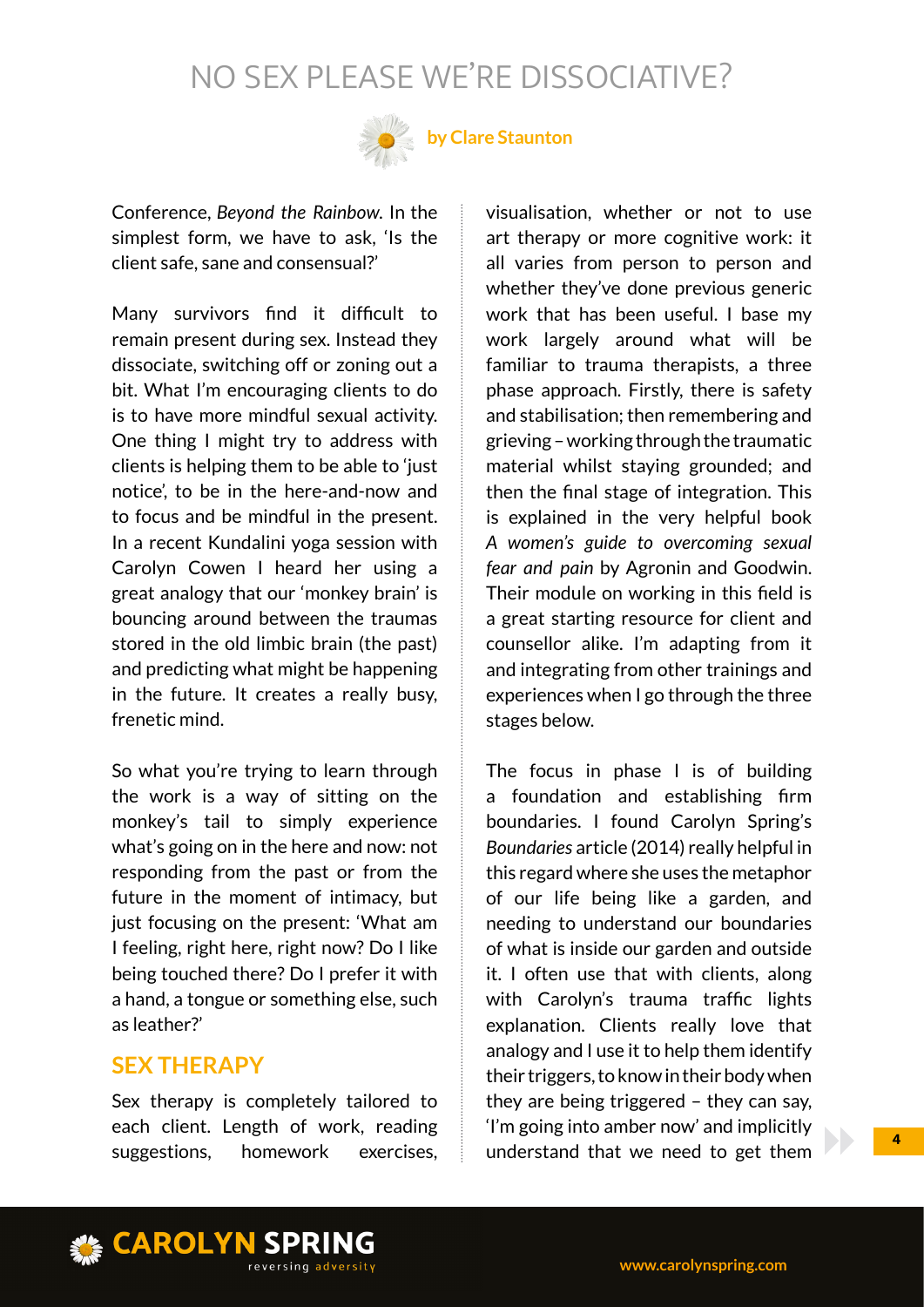

## **by Clare Staunton**

back into the green zone. It just makes it so clear to them, and also gives them the confidence that there are things that they can do to take them back into the 'green'. Breath work and mindfulness are completely in the client's control, as are, for example, naming all the red or square objects in the room, responding to questions about the room they are in, what date or day it is, walking slowly around the room or saying a mantra or doing a yoga move.

If clients can learn these grounding techniques early on, it means that they can feel much more in control, that they understand their triggers and know what to do about them, so that when we go near traumatic material later on they have the necessary tools to manage their trauma response. It's amazing when clients come back and say, 'I noticed myself going into amber, so I did some breathing and some tapping and brought myself back into green.' It's vital because when you're in green you can engage your front/rational/present day brain, you can think and talk, and of course you can engage more mindfully in sexual activity.

## **PHASE I WORK**

In phase I work, I might also set some basic intimacy exercises for them to try with their partner at home. The exercises will be aimed at a manageable level: eye contact, hand holding, gentle body stroking or body contact, hand

massages. If clients can undertake these together with a partner it increases the attachment between them – oxytocin is released instead of stress hormones. We test the water a little bit to see what happens, what issues arise for them. It helps people to figure out their boundaries, what they're comfortable with and what they're not, what's stopping them, how they're avoiding things.

A fairly normal response is for people to return and admit that they didn't do the exercises at all. That's ok in phase I – the aim is not to 'race through' exercises. When people are ready, they'll move forward. Consent is most important in this stage. And that includes saying 'no' to the sort of sex they used to have. Very explicitly this may have been having sex because you believed you 'should' or that your partner would leave you if you didn't. During this stage I often support a client in having a 'sex ban'. It gives time and space to process, settle, ground, with no expectations so that we can stop reinforcing ingrained neural networks and retrain the brain into new ways of being. If the person is in a relationship this might mean having a tough conversation with a partner about masturbation.

Along with intimacy exercises, we might start to explore some of the psychodynamics of their situation. For example, Harville Hendrix, in his book

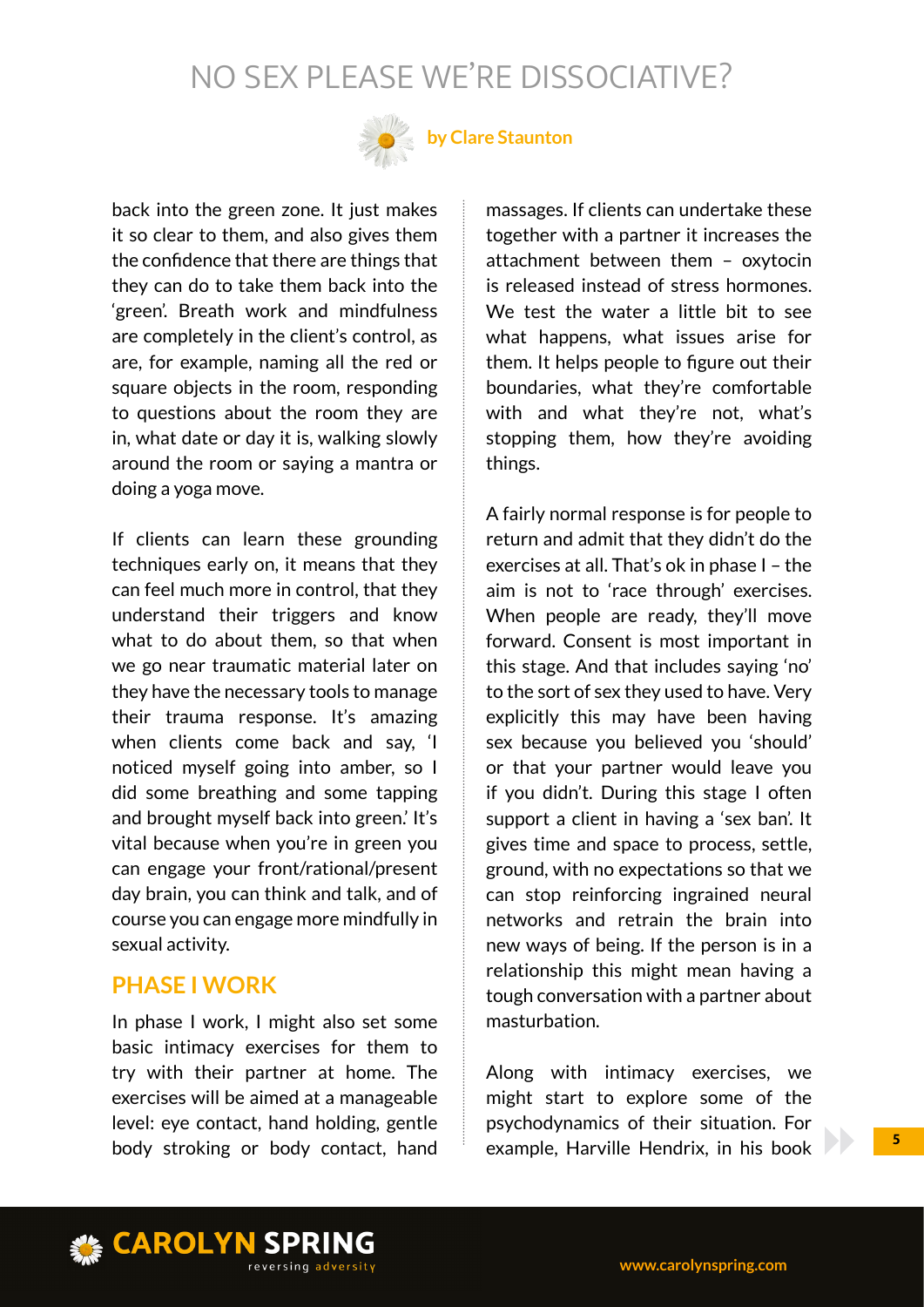

## **by Clare Staunton**

*Getting the love you want*, talks about how often we're attracted to people with the same characteristics as our key caregivers, both positive and negative. If they were avoidant or abusive, we tend to find ourselves attracted to the same kind of person. Those negative traits in our relationships can then be really triggering for us, and we tend to adopt the same coping mechanisms we used when we were younger. I might look at this kind of issue in phase I work, looking for patterns in the types of partners the client has been choosing over the years, and exploring whether they want to make different choices in the future.

I work with people both on an individual basis and as couples – where possible both partners together, because the relationship is a unit and the way I see it is that there's a difficulty in the relationship. A difficulty in one partner might actually mask another sexual difficulty in the other, so it's not helpful to point the finger and blame one partner as being the one with the 'problem'. When I'm working with a couple I'll warn them of a common reaction that can happen during this work. When the person who previously has been less 'present' starts to become more 'available' emotionally and sexually, the other person might start to experience avoidance of their own – vaginismus or erection or desire difficulties, or suddenly being unavailable for exercises. We explore the shift in dynamic and reasons for it.

#### **PHASE II WORK**

Phase II work – tackling the trauma – is much more challenging, especially for people with mental health difficulties such as bipolar disorder or a dissociative disorder. My biggest learning around this work is just to go slow, and not to push. Psychosexual therapy can sometimes have a bit of a reputation that we're going to go in, do some exercises, and hey presto! you're fixed. But if the therapist hasn't had any trauma training, that approach can be far too fast. With a trauma-informed approach, we tread much more gently, working more relationally and looking specifically at emotional blocks as opposed to just giving exercises.

All the really important trauma skills training that you've learnt in phase I comes into its own here – safe place visualisations, how to avoid flooding, applying the brakes, keeping in the green zone. That connection with the client is imperative. Carolyn Spring talks in her training about the therapist only having to be 'good enough' – for me that also includes having some thoughts or suggestions about what other tools or things outside of my therapy might be useful. This might include EMDR, yoga, mindfulness, psychosomatic work, reading the stories of other people who have been in the same position, or even changes in medication. If not already integrated in phase I, these may be useful in phase II.

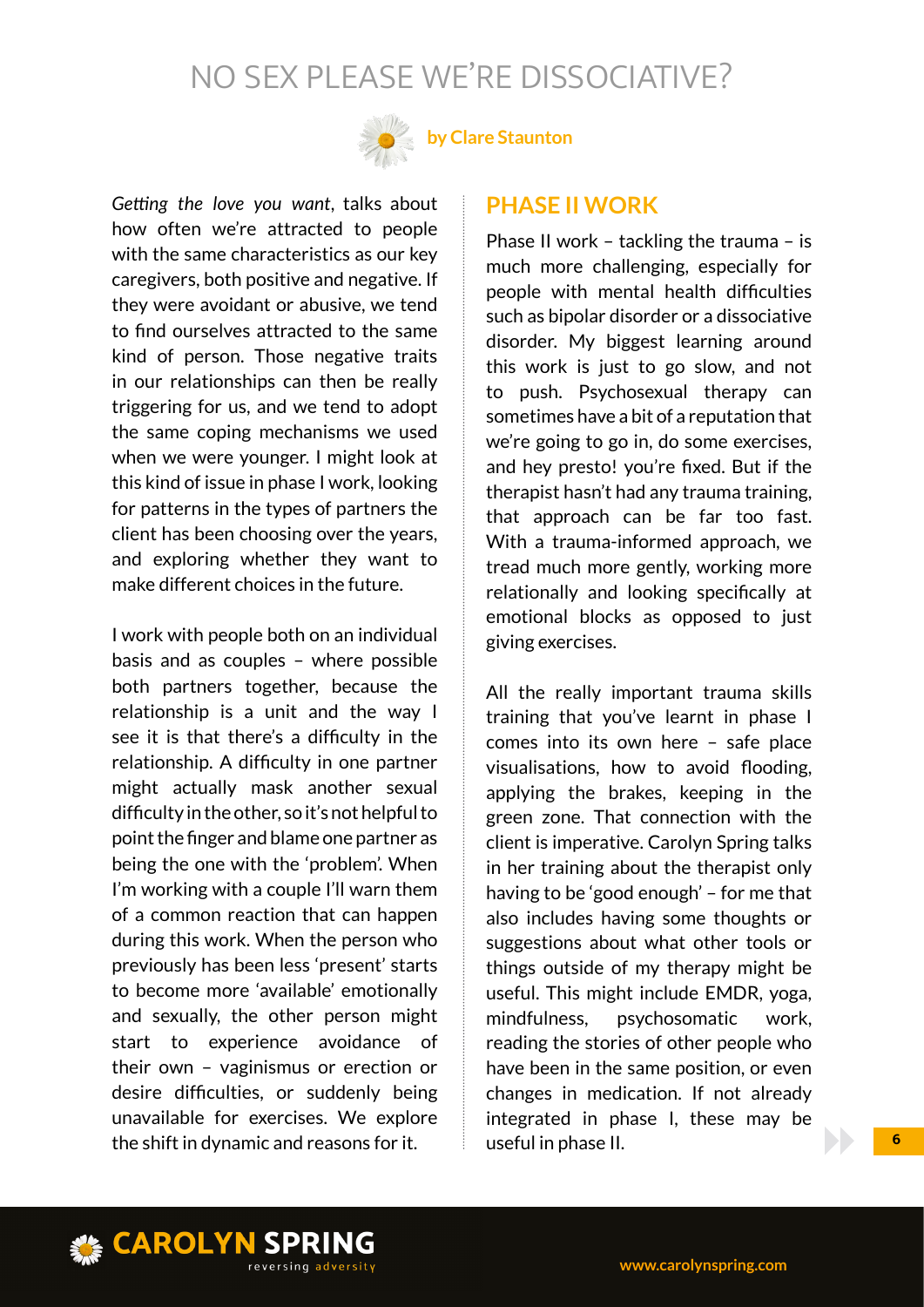

## **by Clare Staunton**

Talking in phase II in detail about sex can of course be extremely triggering, and it's a fine line that we're always trying to tread. Clients have come to see me because they want to regain their sexuality and be more at peace with it, but by the nature of the work we're doing, we're talking about things that are triggering to them because of their previous victimisation, so there has to be a solid grounding of the relationship and the skills of phase I in order to hold that place safely.

Phase II is such difficult work, often resulting in resistance: the client pushing boundaries – not liking the therapist so much, possibly not attending sessions, not doing the homework tasks or just 'getting a bit stuck'. It is so painful and scary for them. I've learnt that the important thing is just to stick with the client and give them time. The emotions that were often never experienced previously may all start to come out. This phase really cannot be rushed. It may be that if I'm working with a couple and sexual trauma comes to light once couple therapy has already commenced, then this stage of the work may be undertaken one-to-one with another therapist where all of the attention can be given to one person.

#### **PHASE III WORK**

In phase III work, when we've been able to reduce the automatic trauma response during our work in phase II, clients can really focus on reclaiming their sexuality. In phase II touch exercises may have increased in intensity, reducing items of clothing, increasing in duration – whatever is the risk progression for the clients. For people who are not in a relationship, this may include reading, or writing sexual fantasies, attending a support group – like the amazing Café V (hosted at Sh! Women's Store), giving yourself more self-touch and care, masturbating, using sex toys, dilators or a 'vagiwave', or getting into the dating scene.

Clients report that Cabby Laffy's book *LoveSex: an integrative model for sexual education* is a great resource and inclusive of all gender and sexual diversities in terms of self-work and body exercises. Unfortunately, Agronin and Goodwin's book is only aimed at females, but it does contain some excellent and creative tools which can be adjusted. In this stage I observe clients being able to spend more time in their adult state, stay present during sex, and even begin to enjoy it. It's about words like 'playing' and 'having fun' and 'laughing' and 'letting go'.

Whether clients are in a long term relationship, or just starting a new sexual relationship (with themselves or other people!), they start to feel that they can relax more, even if only for a short time. In terms of attachment, people are closer, more secure, and more trusting,

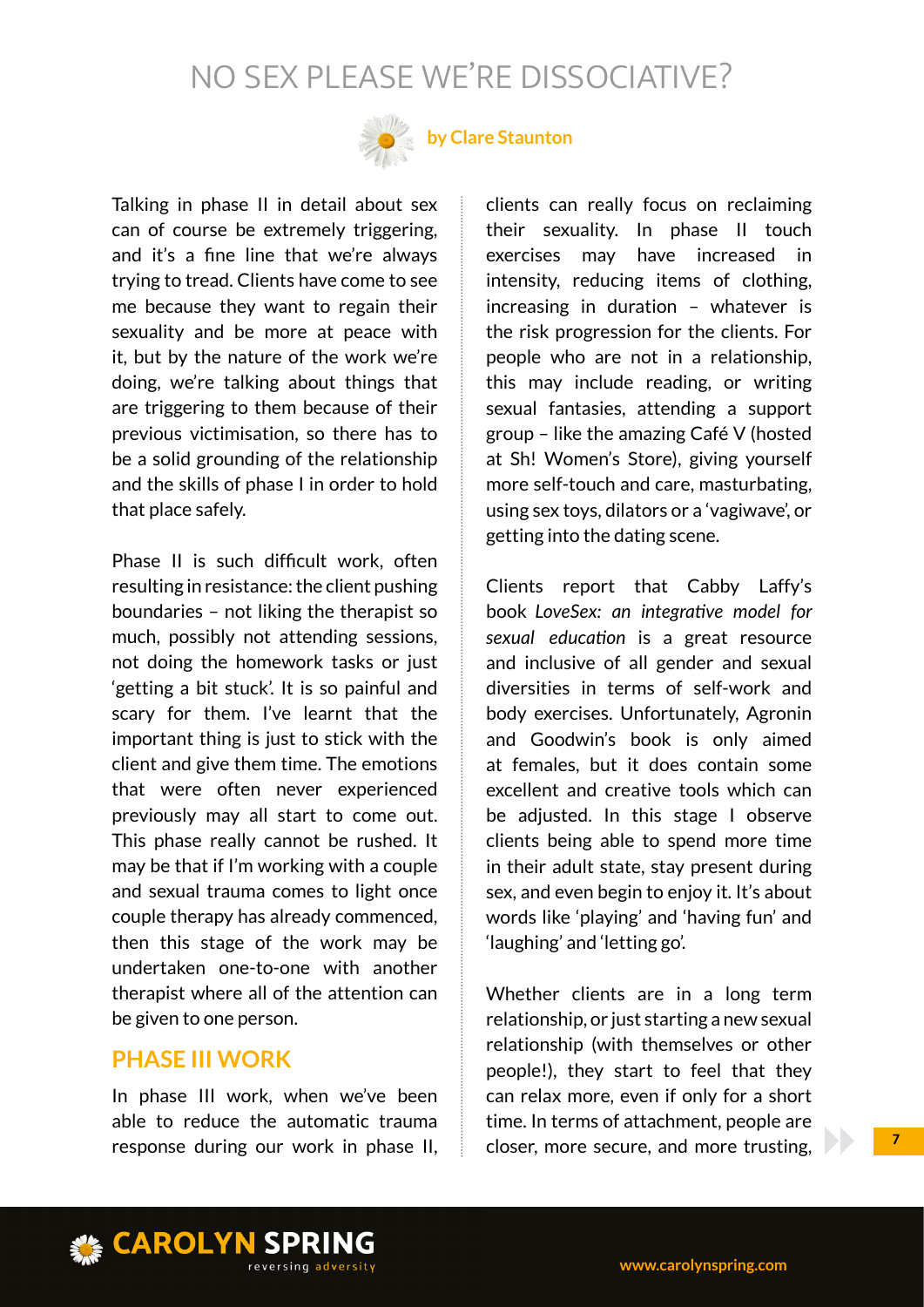

## **by Clare Staunton**

and that has a knock-on effect on their physiology: the sexual circuit starts to light up! From the perspective of my work as a sex therapist, as phase III continues, it becomes time to loosen the structure slightly – there's still safety and boundaries, but people are able to play more and explore. They don't need such a tight/clinical structure to homework tasks. They're less often in the amber zone and continually fighting that, and more able to be in the green zone of relationships and people and fun and joy. It's very rewarding to see someone move through into this stage of 'integration' where they are much more secure within themselves and able to explore their sexuality without the 'monkey brain' on high alert all the time.

#### **A PARTNER'S ROLE IN THE PROCESS**

A partner can play a pivotal role throughout the whole process, especially if he or she is educated through phase I about the role of trauma in sexual difficulties. So if a new partner comes onto the scene, or a client invites their partner to join the therapeutic space for a few sessions, couples can begin to identify what their triggers are and explore what happens in the brain and body when someone is triggered. They can begin to consider things like the trauma traffic light, and learn some grounding techniques. The partner can develop some key statements, things like, 'I'm not your dad / your brother / [whoever the perpetrator was]', 'I'm here', 'I'm with you now'. They can learn how to use paced breathing to help their partner ground, or use the techniques about colours, shapes, dates, slow walking mentioned earlier.

Lori Brotto has undertaken some research around mindfulness and painful sex. She specifically looked at how a partner's response can alter the sexual outcomes. Many partners I work with think that if a trauma survivor is triggered during sex, the best thing they can do is to just stop sexual contact immediately and back away. Brotto's research showed that actually this response was less helpful than one that was more 'facilitative'. Anecdotally, my clients seem to agree with this: they talk about how positive it is for them when their partners 'hang out with me a bit more and don't run away', 'aren't freaked out by what's coming up for me', 'are ok with me just the way I am', 'still find me sexy', 'still want me but are willing to wait a bit until I'm ok.'

I've understood from Brotto's research that a facilitative partner might say something like, 'I'm really enjoying what we're doing, but it's ok for us to just lie here for a while' or 'I'm loving everything about you – when you're ready I'd love to xyz (fill in the blanks with something from the safer/established list of things that you've done.)' They might just gently stop, hold them, and help them to ground, back into the green zone.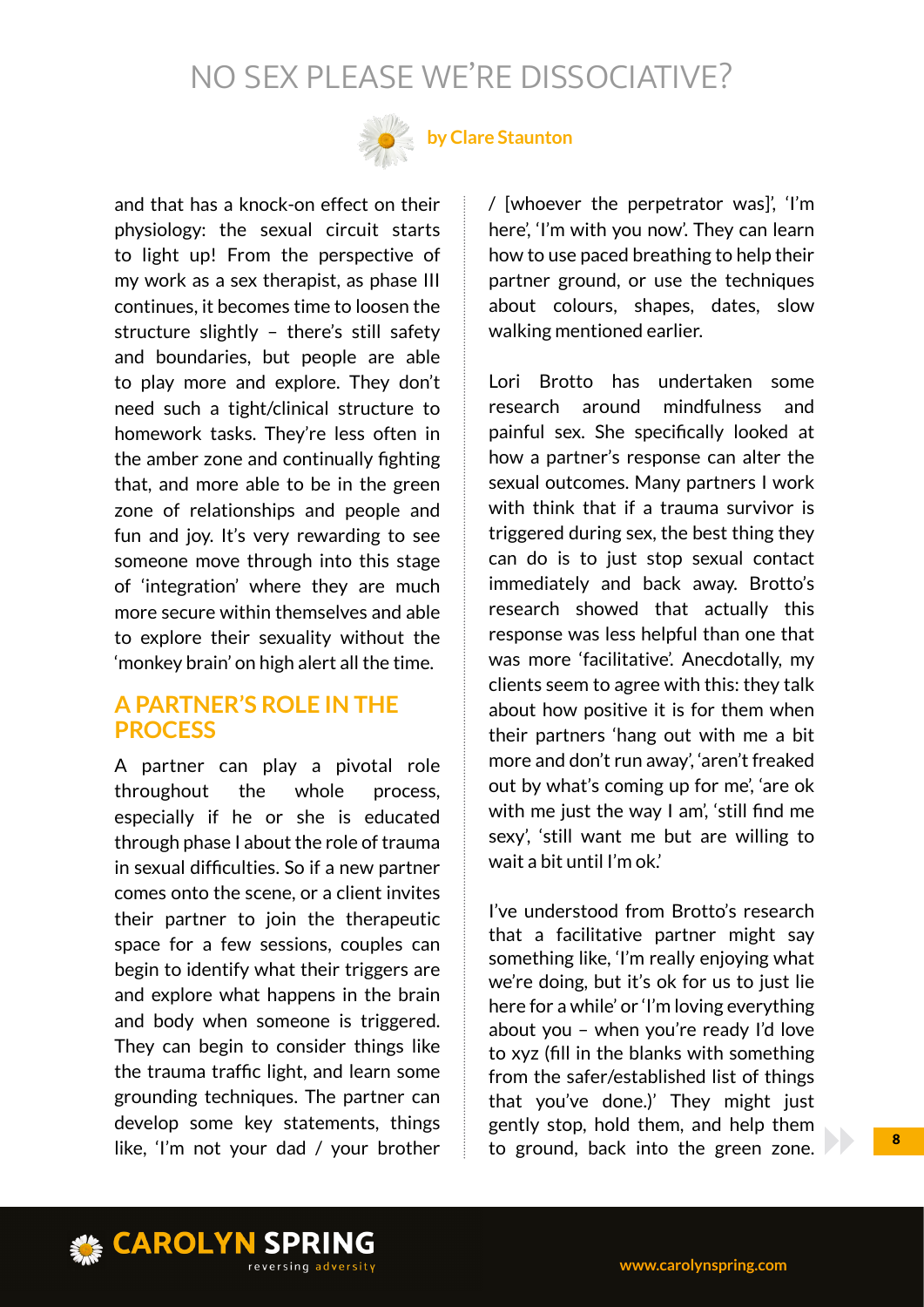

**by Clare Staunton**

It's best to stay put and not run away, to keep some safe touch going, and to keep checking in, bringing the partner very very softly back into the present, and working it through. And then, if it's safe to and the survivor is no longer dissociating and is back in the green zone – if it can be firmly established that it's consensual – to continue. If the survivor needs to stop and not continue, then of course that's fine too, but at the very least they need to stay together and keep the connection intact. That connection might be going back to the basic intimacy things you did in phase I – hair brushing, breathing, head massage, hand massage or simply sitting and smiling at one another.

#### **SUCCESSFUL TREATMENT**

There is clearly a great deal of hope for recovery for clients with sexual problems following sexual abuse. Some may never experience the things I've spoken about. I'm just unlikely to meet them in my professional work! Clients can develop a better understanding of their bodies and their sexual needs. They can learn to consent, to make requests, to give feedback, and to remain present rather than dissociated. Many clients leave therapy with a different sort of sexuality than they thought they were aiming for – commonly less focused on penetration and orgasm. Pleasure and consent are always at the core of the transformations. A history of sexual trauma is not a bar to future sexual fulfilment, and it's a great privilege to work with this particular client group. •

## **MAJOR SYMPTOMS OF SEXUAL ABUSE**

- Difficulty with becoming aroused and feeling sensations
- Sex feels like an obligation
- Sexual thoughts and images that are disturbing
- Inappropriate sexual behaviours or sexual compulsivity
- Vaginal pain
- Inability to achieve orgasm or other orgasmic difficulties
- Problems with erections or ejaculating
- Feeling dissociated while having sex
- Detachment or emotional distance while having sex, or being afraid of or avoiding sex
- Guilt, fear, anger, disgust or other negative feelings while being touched.

*adapted from*  **www.psychotherapist.net/ adultsurvivors**